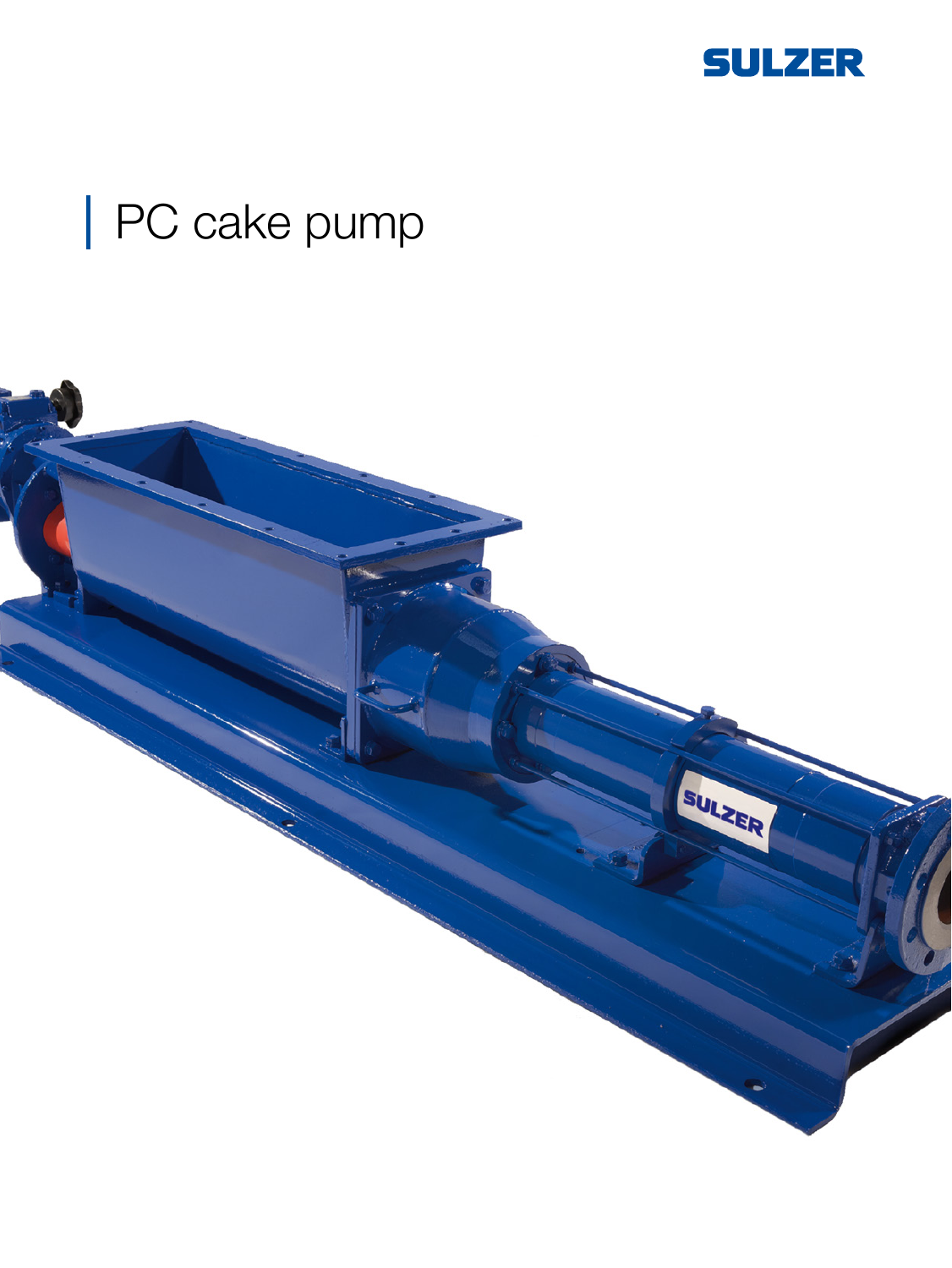# Main industries and applications

The PC cake pump is designed for transfer and handling of thickened and blended sludge, supplied with a large auger inlet and screw conveyor. The screw conveyor extends to the compression area to help push the sludge cake into the cavities of the rotor and stator and provide consistent pumping. The range is available in cast iron, with a choice of rotor and stator materials and a variety of hopper sizes.

The PC cake pump is used in the following applications:

- Heavy sludge cake transfer, greater than 30% dry solids concentration
- Dewatered and thickened sludge transfer
- Sludge blending
- Imported and organic waste sludge transfer
- Industrial process sludge with high percentage dry solids concentration









Chemical process industry

Water and wastewater

Pulp, paper and board



## **Materials**

| Pump body | <b>Rotor/rotating parts</b> | <b>Stator materials</b>  |
|-----------|-----------------------------|--------------------------|
| Cast iron | Alloy steel with HCP        | Natural rubber           |
|           | 316 stainless steel         | <b>EPDM</b>              |
|           |                             | High nitrile             |
|           |                             | Nitrile NBR              |
|           |                             | Fluoro-elastomer / Viton |

# Operating data

|                        | 50 Hz                       | 60 Hz                   |
|------------------------|-----------------------------|-------------------------|
| Inlet hopper size      | up to $1'000 \times 360$ mm | up to 39.4 x 14.2 in.   |
| Capacities             | up to 49 $m^3/h$            | up to 216 USgpm         |
| Differential pressures | up to 24 bar                | up to 350 psi           |
| <b>Temperatures</b>    | $-10$ up to $100^{\circ}$ C | 14 up to $212^{\circ}F$ |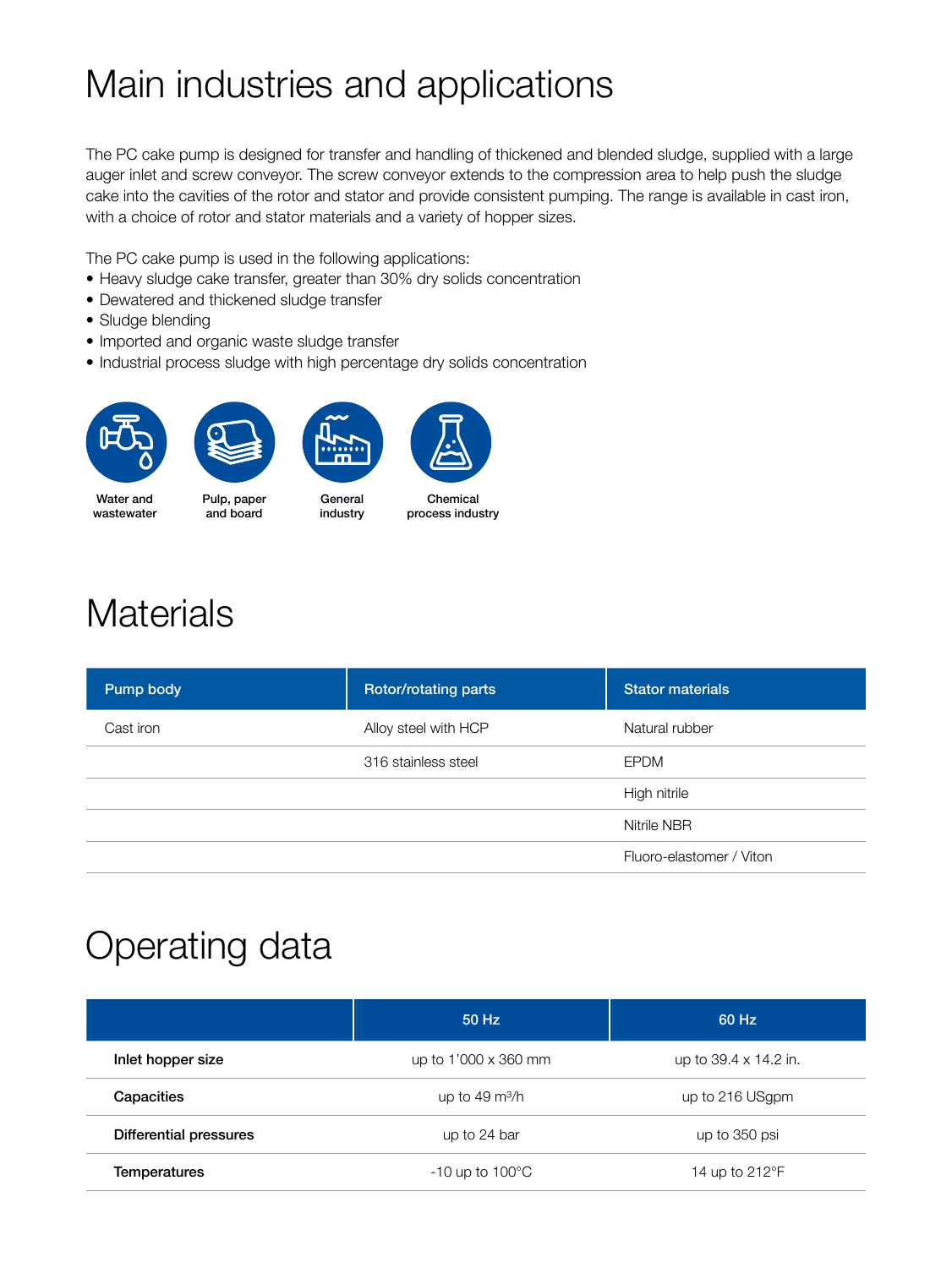# Features and benefits

### Maintain in place, without disconnecting suction flange or removing hopper (option available on PC cake pumps)

• Saves maintenance time and eliminate costs to dismantle

#### Detachable feed chamber

• For easy access and removal of the rotor and screw conveyor assembly

#### Designed with large auger inlet and screw conveyor

• For consistent pumping and to facilitate push of sludge cake to pump

### Available in cast iron with a choice of rotor and stator materials and a variety of hopper sizes

• Allowing customized solutions for specific applications

#### Side inlet port allows for the addition of thin sludge

• For blending and can also be used for draining the pump

### Engineered to pump thickened sludge cakes in municipal and industrial process applications

• Reliable operation in demanding sludge applications

### Choice of shaft sealing options, with single or double mechanical seals and packed glands

• Most applications require a mechanical seal as standard, however, Sulzer provides options for customer preferences and cost savings